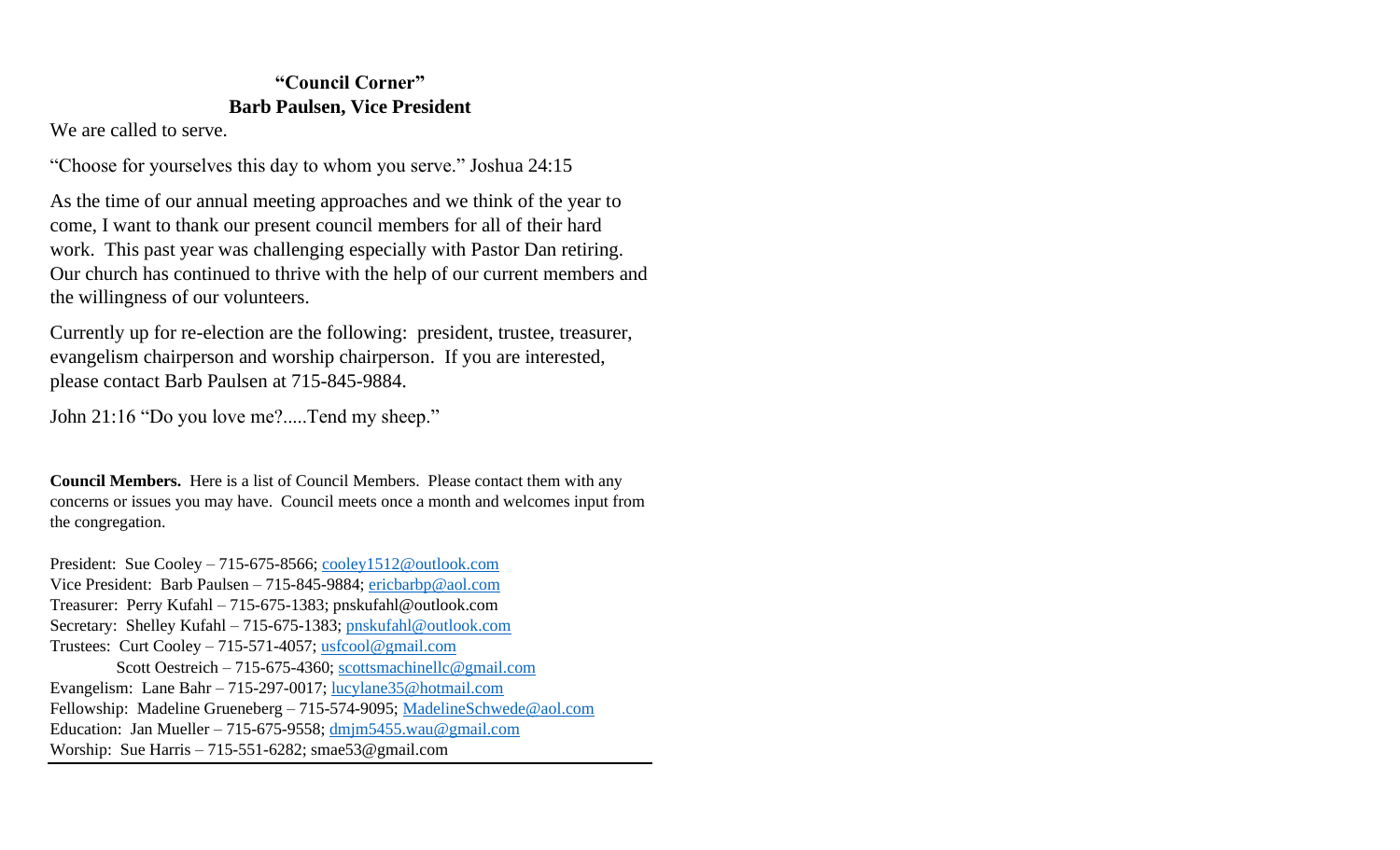**Homebound Parishioners.** The following parishioners are no longer able to consistently attend worship services. I visit them to remind them that they are loved by God and loved by their community of faith, St. John. Sometimes it is helpful to hear those reminders from someone in addition to me.

| Carol Fitzke                     | <b>Harley Goetsch</b>    | Charles & Joanne Zahn    |  |
|----------------------------------|--------------------------|--------------------------|--|
| 237227 N. 120 <sup>th</sup> Ave. | Rennes Health/Rehab Ctr. | <b>Applegate Terrace</b> |  |
| Wausau, WI 54401                 | 4810 Barbican Avenue     | 3001 Westhill Dr.        |  |
|                                  | Weston, WI 54476         | Wausau, WI 54401         |  |
| Florian Kolbe                    | Don Prochnow             | Laurie Prochnow          |  |
| 540 E. Thomas St.                | 235775 N. $80^{th}$ Ave. | 4602 Barbican Ave.       |  |
| Apt. 108                         | Wausau, WI 54401         | Apt. 105                 |  |
| Wausau, WI 54403                 |                          | Weston, WI 54476         |  |
| Vern & Marlene Bahr              | Carol Prochnow           |                          |  |
| 238456 N. $84^{th}$ Ave.         | Wausau Manor             |                          |  |
| Wausau, WI 54401                 | 3107 Westhill Dr.        |                          |  |
|                                  | Wausau, WI 54401         |                          |  |

*IMPORTANT DATE: Our Annual meeting will be held on Sunday, February 6, 2022, after the worship service. The Cemetery Association meeting will follow the annual meeting.*

**Council Positions Available!** Our church council is looking for a new president, trustee, treasurer, evangelism chairperson and worship chairperson. If you are interested or want more information, please contact Barb Paulsen at 715-845-9884. It's a great way to have an impact on the future of our church!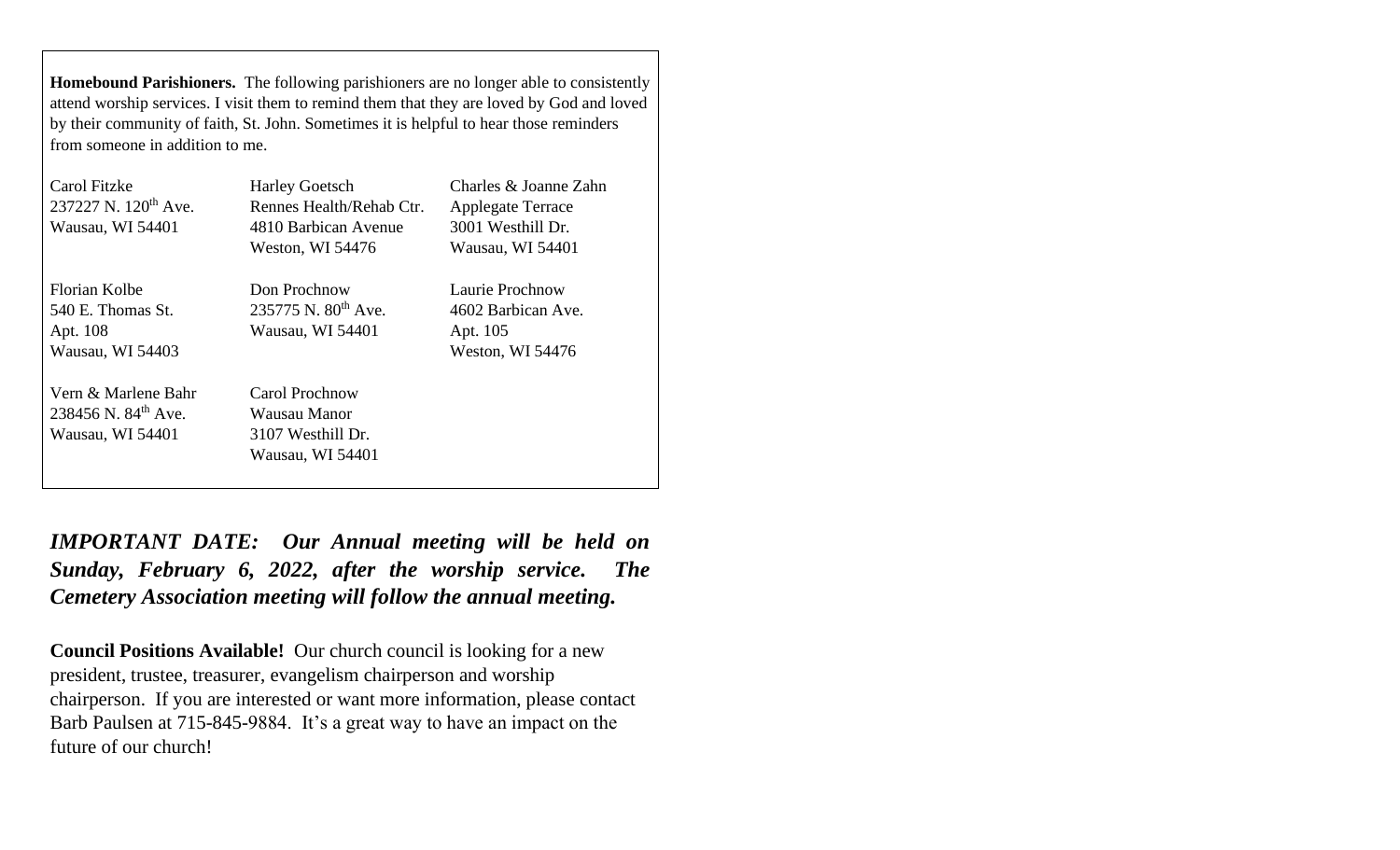| <b>Financial Report for December, 2021</b> |                 |      |                     |  |  |
|--------------------------------------------|-----------------|------|---------------------|--|--|
|                                            | <b>December</b> |      | <b>Year-to-Date</b> |  |  |
| <b>Income Received</b>                     | \$19,929.25     |      | \$146,650.75        |  |  |
| <b>Expenses Paid</b>                       | \$6,921.94      |      | \$113,333.92        |  |  |
| <b>Difference</b>                          | \$13,007.31     |      | \$33,316.83         |  |  |
| <b>Attendance Report</b>                   |                 |      |                     |  |  |
|                                            |                 | 2021 | 2020                |  |  |
| Average Weekly/December                    |                 | 151  | 159                 |  |  |
| Average Weekly/Year-to-Date                |                 | 81   | 104                 |  |  |

**2022 Offering Envelopes.** The offering envelopes for 2022 have arrived – they are in your mailboxes in the narthex. Please stop by and pick them up.

**Council Meeting Minutes.** Copies of the minutes from the most recently held Council meeting are by the mailboxes. Please feel free to pick up a copy. If more are needed, please contact the church office.

**Thrivent Choice Dollars.** St. John receives funds through Thrivent Financial's Thrivent Choice program. By directing Choice Dollars, eligible Thrivent members can recommend which nonprofit organizations they feel should receive charitable funding from Thrivent. If you are an eligible member, please consider us when directing Choice Dollars. Call 800-847-4836.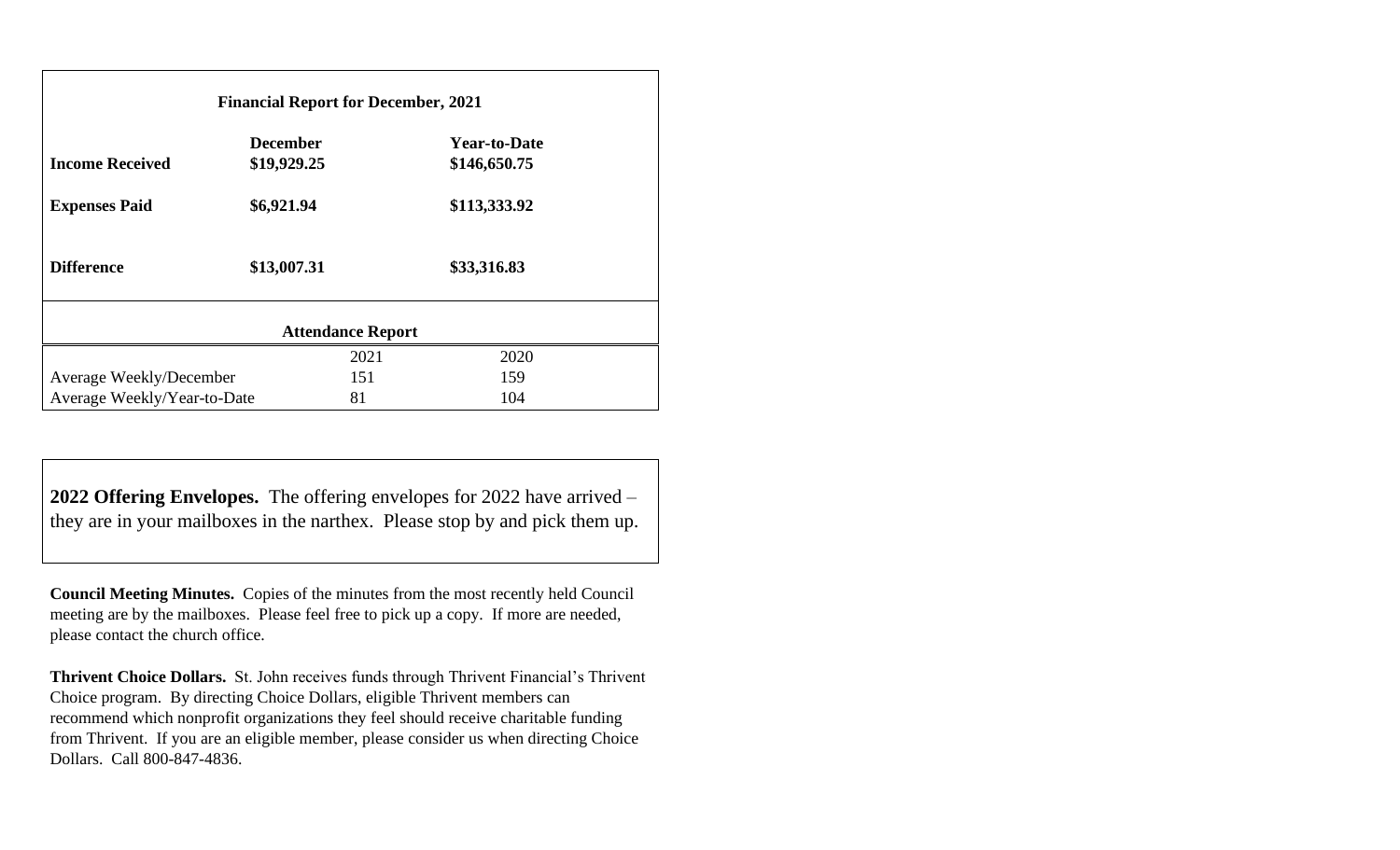## **PRAYERS FOR ST. JOHN PARISHIONERS**

Often we are busy and sometimes need gentle reminders on how to make a difference in someone's life. At St. John we have quite a few shut ins and others who are in need of healing prayers. Please consider reaching out to them by perhaps sending a card, a phone call or even a visit. Many folks could use some encouraging words and know they are not forgotten. Mary should have a list of folks on the prayer list and our shut ins are listed in the newsletters. Thank You!!

#### **VISION FOR ST JOHN**

St. John Evangelical Lutheran Church, Village of Maine, Wausau, WI is a country church with an average Sunday worship attendance of about 100 folks. We are affiliated with the Evangelical Lutheran Church in America. Yet, more than numbers or affiliations, we are a congregation which welcomes all who seek meaning and hope in their lives through all the possibilities of a connection to the love of God in Jesus Christ. At our core, we value and nurture relationships.

### **We Value and Nurture Relationships With our God**

- "He (Jesus) said to him, 'You shall love the Lord your God with all your heart, and with all your soul, and with all your mind.'" (Matthew 22:37 NRSV)
- **We Value and Nurture Relationships with Each Other** 
	- "I came that they may have life, and have it abundantly." (John 10:10 NRSV)
- **We Value and Nurture Relationships with our Community**
	- "I give you a new commandment, that you love one another. Just as I have loved you, you also should love one another." (John 13:34 NRSV)
- **We Value and Nurture Relationships with Ourselves**
	- "For this reason…we have not ceased praying for you and asking that you may be filled with the knowledge of God's will in all spiritual wisdom and understanding…" (Colossians 1:9 NRSV)